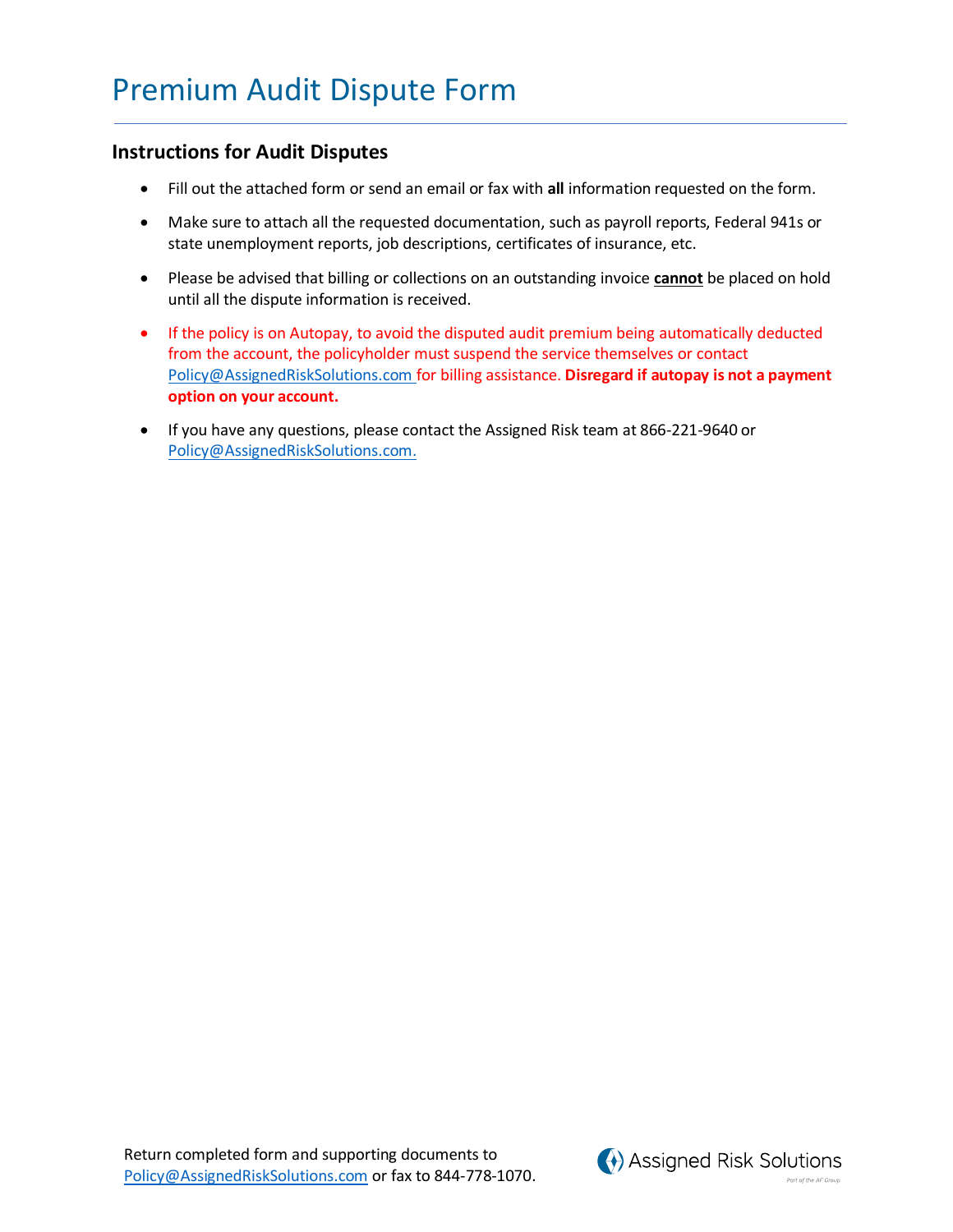## Premium Audit Dispute Form

| Insured Name:  |                     |
|----------------|---------------------|
| Policy Number: | Policy Period:<br>- |
| Contact Name:  |                     |
| Telephone:     | Email:              |

If your dispute is related to a classification issue, please provide the names of the individuals in question, and the reason they should be classified differently (this should include a detailed summary of their daily duties). **Please note: In addition to completing this form, you will need to provide the applicable supporting documentation, such as payroll records, tax documents, ownership information, etc.**

Please select the topic that most closely describes the nature of your dispute:



Employee(s) misclassification Incorrect payrolls Overtime, Section 125, or other credit not given

| Incorrect payrolls           |
|------------------------------|
| $\log$ Officer inclusion /ex |

 $\Box$  Operations incorrectly classified  $\Box$  Subcontractors incorrectly classified

Other (explain)

Please use the fields below to help us resolve your dispute. (If additional space is needed, use a separate sheet of paper – be sure to include your policy number.)

| <b>Names or Operations</b> | <b>Payroll Amounts</b> | <b>Reason for Review</b> |
|----------------------------|------------------------|--------------------------|
|                            |                        |                          |
|                            |                        |                          |
|                            |                        |                          |
|                            |                        |                          |

Reclassification of payroll to **8810 Clerical Office; 8871 Clerical Telecommuter or 8742 Salesperson – Outside** requires additional criteria to ensure employees are classified in accordance with state-specific Worker's Compensation Bureau criteria.

- 1. Please summarize job duties, including any supervisory or management responsibilities, as well as any customer service functions – whether by phone and/or face-to-face customer interaction.
- 2. Are there any job duties that take the employee outside of the office, requiring them to travel on a Regular Basis? Yes No If yes, how many hours? Frequency (number of days/week/month):